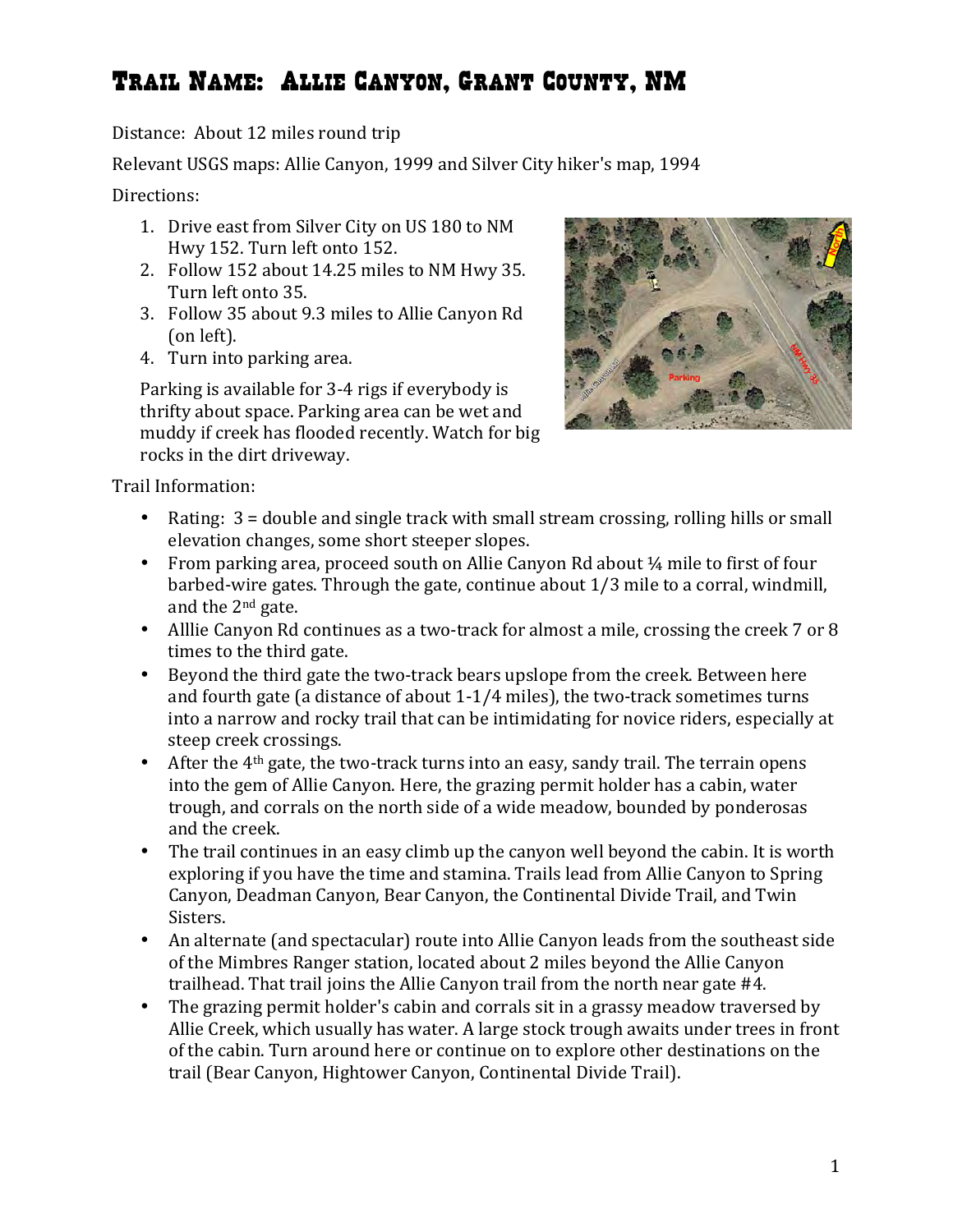## Trail Name: Allie Canyon, Grant County, NM

• You can downlod USGS maps as .pdf files from the USGS Store (Google it). The best representation of the Allie Canyon trail appears on the USGS 1994 Silver City map (downloadable from the USGS Store and titled NM\_Silver  $City_194456_1994_100000.pdf$ , a portion of which appears below.

(The 1994 map is a folding map that you can carry for reference as you proceed down the trails around Silver City. You can purchase it at the Forest Service Silver City office on the 32<sup>nd</sup> St Bypass.)



More  $\rightarrow$